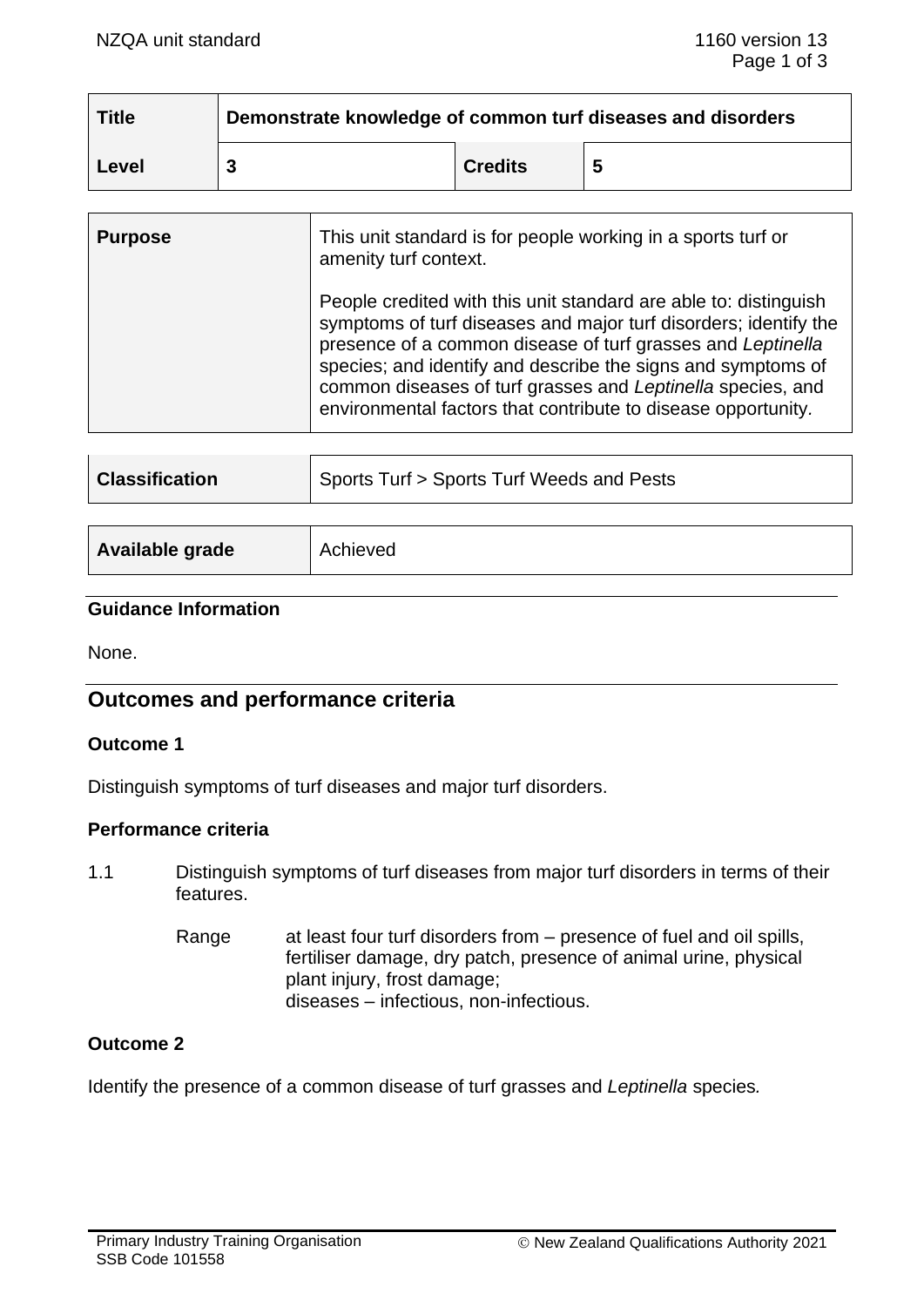#### **Performance criteria**

- 2.1 Identify the presence of a disease of turf by its signs and symptoms.
	- Range at least one of mycelium, hyphae, fruiting body, sclerotia, lesion, pustule, water-soaked, blight, chlorosis, leaf tip dieback.

### **Outcome 3**

Identify and describe the signs and symptoms of common diseases of turf grasses and *Leptinella* species, and environmental factors that contribute to disease opportunity*.*

Range at least five of – brown patch, yellow patch, fusarium patch, leaf spots including melting out and *Curvularia and Drechslera*, dollar spot, red thread and pink patch, seed rot and damping off including *Rhizoctonia* and *Pythium spp*., takeall patch, anthracnose, rust, persistent disease, yellow tuft, fairy ring, thatch collapse, superficial basidiomycetes, *Sclerotinia minor*, Rolf's disease, *Phytophthora cryptogea*, white patch, summer spotting disease, gold bracelet disease, winter pythium patch, spring dead-spot.

#### **Performance criteria**

- 3.1 Identify and describe common turf diseases by their visible signs and symptoms.
- 3.2 Describe common turf diseases in terms of the environmental factors that contribute to disease opportunity.
	- Range environmental factors temperature, light, humidity, soil moisture, leaf wetness, thatch, soil pH, soil microorganisms, susceptible hosts.

| <b>Planned review date</b> | 31 December 2025 |
|----------------------------|------------------|
|----------------------------|------------------|